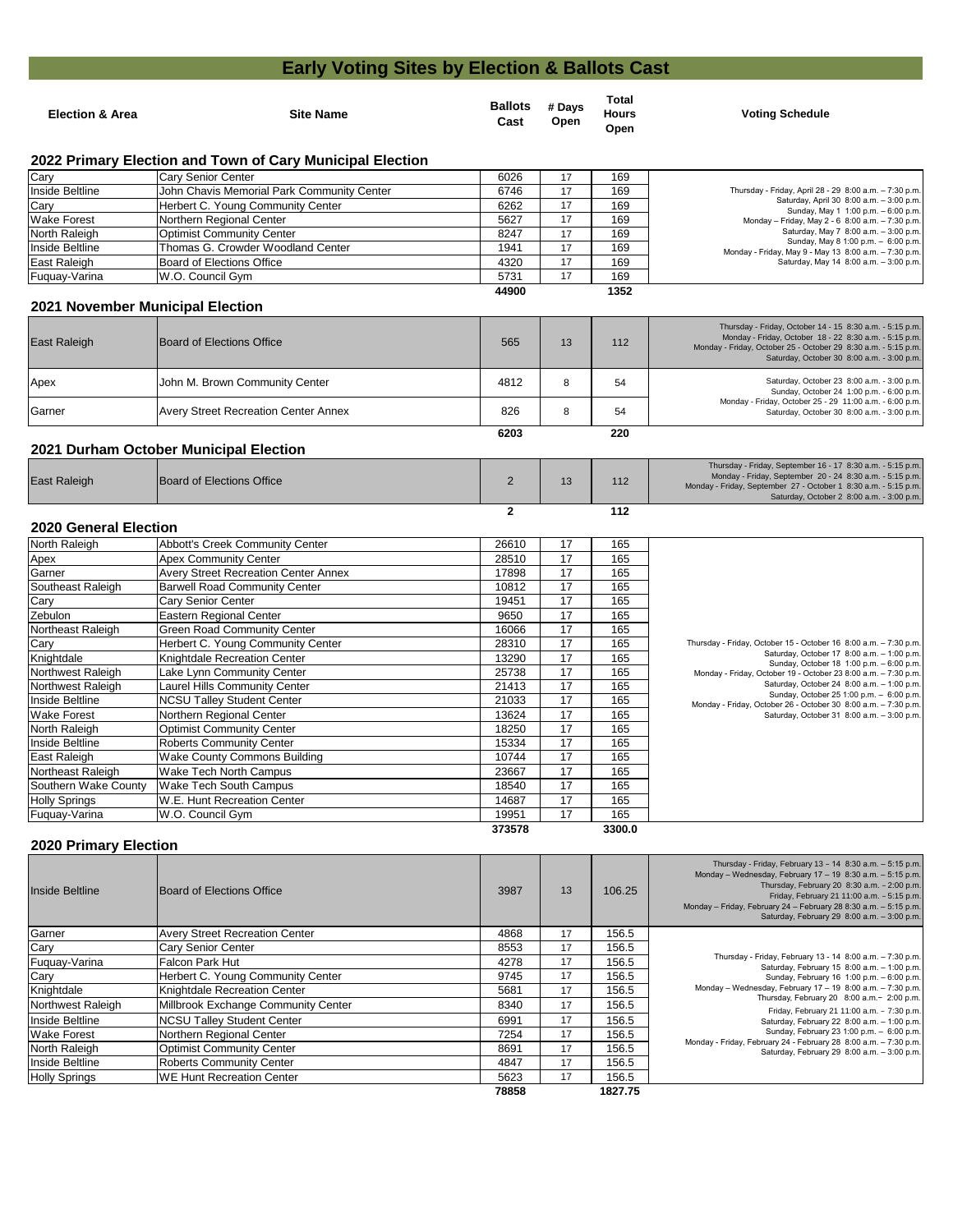# **Early Voting Sites by Election & Ballots Cast**

#### **202310 1747.75**

| <b>Election &amp; Area</b>             | <b>Site Name</b>                            | <b>Ballots</b><br><b>Cast</b> | # Days<br><b>Open</b> | <b>Total</b><br><b>Hours</b><br>Open | <b>Voting Schedule</b>                                                                                                                                                                                                                    |
|----------------------------------------|---------------------------------------------|-------------------------------|-----------------------|--------------------------------------|-------------------------------------------------------------------------------------------------------------------------------------------------------------------------------------------------------------------------------------------|
|                                        | <b>2019 November Municipal Election</b>     |                               |                       |                                      |                                                                                                                                                                                                                                           |
| <b>Inside Beltline</b>                 | <b>Wake County Office Building</b>          | 127                           | 13                    | 113.75                               | Wednesday - Friday, October 16 - 18 8:30 a.m. - 5:15 p.m.<br>Monday - Friday, October 21 - 25 8:30 a.m. - 5:15 p.m.<br>Monday - Friday, October 28 - November 1 8:30 a.m. - 5:15 p.m.                                                     |
| Apex                                   | <b>Apex Community Center</b>                | 2444                          | 17                    | 137                                  | Wednesday - Friday, October 16 - 18 10:00 a.m. - 7:00 p.m.<br>Saturday, October 19 8:00 a.m. - 1:00 p.m.<br>Sunday, October 20 1:00 p.m. - 6:00 p.m.                                                                                      |
| Garner                                 | <b>Avery Street Recreation Center Annex</b> | 959                           | 17                    | 137                                  | Monday - Friday, October 21 - 25 10:00 a.m. - 7:00 p.m.<br>Saturday, October 26 8:00 a.m. - 1:00 p.m.<br>Sunday, October 27 1:00 p.m. - 6:00 p.m.<br>Monday - Friday, October 28 - November 1 10:00 a.m. - 7:00 p.m.                      |
|                                        |                                             | 3530                          |                       | 387.75                               |                                                                                                                                                                                                                                           |
| <b>2019 October Municipal Election</b> |                                             |                               |                       |                                      |                                                                                                                                                                                                                                           |
| Inside Beltline                        | <b>Wake County Office Building</b>          | 2124                          | 13                    | 113.75                               | Wednesday - Friday, September 18 - 20 8:30 a.m. - 5:15 p.m.<br>Monday - Friday, September 23 - 27 8:30 a.m. - 5:15 p.m.<br>Monday - Friday, September 30 - October 4 8:30 a.m. - 5:15 p.m.                                                |
| Northwest Raleigh                      | Glen Eden Pilot Park Neighborhood Center    | 3075                          | 17                    | 137                                  | Wednesday - Friday, September 18 - 20 10:00 a.m. - 7:00 p.m.                                                                                                                                                                              |
| Cary                                   | Herbert C. Young Community Center           | 4278                          | 17                    | 137                                  | Saturday, September 21 8:00 a.m. - 1:00 p.m.<br>Sunday, September 22 1:00 p.m. - 6:00 p.m.                                                                                                                                                |
| Northeast Raleigh                      | <b>Green Road Community Center</b>          | 1686                          | 17                    | 137                                  | Monday - Friday, September 23 - 27 10:00 a.m. - 7:00 p.m.                                                                                                                                                                                 |
| Inside Beltline                        | <b>Method Road Community Center</b>         | 1606                          | 17                    | 137                                  | Saturday, September 28 8:00 a.m. - 1:00 p.m.                                                                                                                                                                                              |
| Northwest Raleigh                      | Millbrook Exchange Community Center         | 2871                          | 17                    | 137                                  | Sunday, September 29 1:00 p.m. - 6:00 p.m.<br>Monday - Friday, September 30 - October 4 10:00 a.m. - 7:00 p.m.                                                                                                                            |
| Inside Beltline                        | <b>Roberts Community Center</b>             | 2399                          | 17                    | 137                                  |                                                                                                                                                                                                                                           |
|                                        |                                             | 18039                         |                       | 935.75                               |                                                                                                                                                                                                                                           |
| <b>2018 General Election</b>           |                                             |                               |                       |                                      |                                                                                                                                                                                                                                           |
| <b>Inside Beltline</b>                 | <b>Board of Elections Office</b>            | 9863                          | 14                    | 118.75                               | Wednesday - Friday, October 17 - 19 8:30 a.m. - 5:15 p.m.<br>Monday - Friday, October 22 - 26 8:30 a.m. - 5:15 p.m.<br>Monday - Friday, October 29 - November 2 8:30 a.m. - 5:15 p.m.<br>Saturday, November $3\,$ 8:00 a.m. $-$ 1:00 p.m. |
| Northwest Raleigh                      | Lake Lynn Community Center                  | 24702                         | 18                    | 181                                  |                                                                                                                                                                                                                                           |
| Cary                                   | Herbert C. Young Community Center           | 28256                         | 18                    | 181                                  | Wednesday - Friday, October 17 - 19 7:00 a.m. - 7:00 p.m.                                                                                                                                                                                 |
| North Raleigh                          | <b>Optimist Community Center</b>            | 21591                         | 18                    | 181                                  | Saturday, October 20 8:00 a.m. - 1:00 p.m.                                                                                                                                                                                                |
| Inside Beltline                        | <b>Chavis Community Center</b>              | 21720                         | 18                    | 181                                  | Sunday, October 21 1:00 p.m. - 6:00 p.m.<br>Monday - Friday, October 22 - 26 7:00 a.m. - 7:00 p.m.                                                                                                                                        |
| Inside Beltline                        | <b>NCSU Talley Student Center</b>           | 14491                         | 18                    | 181                                  | Saturday, October 27 8:00 a.m. - 1:00 p.m.                                                                                                                                                                                                |

| <b>Inside Beltline</b> | <b>IBoard of Elections Office</b> | 1755  | 13 | 105 | Thursday - Friday, April 19 - 20 8:30 a.m. - 5:00 p.m.<br>Monday - Friday, April 23 - 27 8:30 a.m. - 5:00 p.m.<br>Monday - Friday, April 30 - May 4 8:30 a.m. - 5:00 p.m.<br>Saturday, May 5 10:00 a.m. - 1:00 p.m. |
|------------------------|-----------------------------------|-------|----|-----|---------------------------------------------------------------------------------------------------------------------------------------------------------------------------------------------------------------------|
| Inside Beltline        | <b>Chavis Community Center</b>    | 2249  | 10 | 63  | Thursday - Friday, April 26 - 27 12:00 p.m. - 7:00 p.m.                                                                                                                                                             |
| Cary                   | Herbert C. Young Community Center | 2726  | 10 | 63  | Saturday, April 28 10:00 a.m. - 5:00 p.m.                                                                                                                                                                           |
| Northwest Raleigh      | Lake Lynn Community Center        | 2153  | 10 | 63  | Sunday, April 29 1:00 p.m. - 5:00 p.m.                                                                                                                                                                              |
| <b>Wake Forest</b>     | Northern Regional Center          | 1403  | 10 | 63  | Monday - Friday, April 30 - May 4 12:00 p.m. - 7:00 p.m.<br>Saturday, May 5 10:00 a.m. - 1:00 p.m.                                                                                                                  |
| <b>Holly Springs</b>   | <b>IWE Hunt Recreation Center</b> | 1054  | 10 | 63  |                                                                                                                                                                                                                     |
|                        |                                   | 11340 |    | 420 |                                                                                                                                                                                                                     |

**9520 258.5**

| Inside Beltline      | Board of Elections Office         | 9863  | 14 | 118.75 | Monday - Friday, October 22 - 26 8:30 a.m. - 5:15 p.m.<br>Monday - Friday, October 29 - November 2 8:30 a.m. - 5:15 p.m.<br>Saturday, November 3 8:00 a.m. - 1:00 p.m. |
|----------------------|-----------------------------------|-------|----|--------|------------------------------------------------------------------------------------------------------------------------------------------------------------------------|
| Northwest Raleigh    | Lake Lynn Community Center        | 24702 | 18 | 181    |                                                                                                                                                                        |
| Cary                 | Herbert C. Young Community Center | 28256 | 18 | 181    | Wednesday - Friday, October 17 - 19 7:00 a.m. - 7:00 p.m.                                                                                                              |
| North Raleigh        | <b>Optimist Community Center</b>  | 21591 | 18 | 181    | Saturday, October 20 8:00 a.m. - 1:00 p.m.                                                                                                                             |
| Inside Beltline      | <b>Chavis Community Center</b>    | 21720 | 18 | 181    | Sunday, October 21 1:00 p.m. - 6:00 p.m.                                                                                                                               |
| Inside Beltline      | <b>NCSU Talley Student Center</b> | 14491 | 18 | 181    | Monday - Friday, October 22 - 26 7:00 a.m. - 7:00 p.m.<br>Saturday, October 27 8:00 a.m. - 1:00 p.m.                                                                   |
| Apex                 | <b>Apex Community Center</b>      | 28326 | 18 | 181    | Sunday, October 28 1:00 p.m. - 6:00 p.m.                                                                                                                               |
| <b>Wake Forest</b>   | Northern Regional Center          | 20165 | 18 | 181    | Monday - Friday, October 29 - November 2 7:00 a.m. - 7:00 p.m.<br>Saturday, November 3 8:00 a.m. - 1:00 p.m.                                                           |
| Knightdale           | Knightdale Recreation Center      | 16789 | 18 | 181    |                                                                                                                                                                        |
| Southern Wake County | Wake Tech South Campus            | 16407 | 18 | 181    |                                                                                                                                                                        |

| <b>Inside Beltline</b> | Board of Elections Office            | 3019  | 13 | 105  | Thursday - Friday, September $21 - 22$ 8:30 a.m. $-5:00$ p.m.<br>Monday – Friday, September $25 - 29$ 8:30 a.m. – 5:00 p.m.<br>Monday - Friday, October $2 - 6$ 8:30 a.m. $- 5:00$ p.m.<br>Saturday, October 7 10:00 a.m. - 1:00 p.m. |
|------------------------|--------------------------------------|-------|----|------|---------------------------------------------------------------------------------------------------------------------------------------------------------------------------------------------------------------------------------------|
| Northwest Raleigh      | Anne Gordon Center for Active Adults | 1414  |    | 28.5 |                                                                                                                                                                                                                                       |
| Cary                   | Herbert C. Young Community Center    | 995   |    | 28.5 |                                                                                                                                                                                                                                       |
| Northeast Raleigh      | <b>Green Road Community Center</b>   | 1077  |    | 28.5 | Wednesday - Friday, October 4 - 6 11:00 a.m. - 7:00 p.m.                                                                                                                                                                              |
| Northwest Raleigh      | Lake Lynn Community Center           | 1570  |    | 28.5 | Saturday, October 7 8:30 a.m. - 1:00 p.m.                                                                                                                                                                                             |
| Inside Beltline        | Method Road Community Center         | 931   |    | 28.5 |                                                                                                                                                                                                                                       |
| Inside Beltline        | <b>Roberts Community Center</b>      | 1137  |    | 28.5 |                                                                                                                                                                                                                                       |
|                        |                                      | 10143 |    | 276  |                                                                                                                                                                                                                                       |

## **2017 November Municipal Election**

### **2017 October Municipal Election**

| Inside Beltline   | Board of Elections Office                   | 3289        | 13 | 105   | Thursday - Friday, October $19 - 20$ 8:30 a.m. $-5:00$ p.m.<br>Monday - Friday, October 23 - 27 8:30 a.m. - 5:00 p.m.<br>Monday - Friday, October 30 - November 3 8:30 a.m. - 5:00 p.m.<br>Saturday, November 4 10:00 a.m. - 1:00 p.m. |
|-------------------|---------------------------------------------|-------------|----|-------|----------------------------------------------------------------------------------------------------------------------------------------------------------------------------------------------------------------------------------------|
| Northwest Raleigh | Anne Gordon Center for Active Adults        | 1410        |    | 28.5  |                                                                                                                                                                                                                                        |
| Northeast Raleigh | Green Road Community Center                 | 1073        |    | 28.5  |                                                                                                                                                                                                                                        |
| Northwest Raleigh | Lake Lynn Community Center                  | 1470        |    | 28.5  | Wednesday - Friday, November 1 - 3 11:00 a.m. - 7:00 p.m.<br>Saturday, November 4 8:30 a.m. - 1:00 p.m.                                                                                                                                |
| Inside Beltline   | Method Road Community Center                | 842         |    | 28.5  |                                                                                                                                                                                                                                        |
| Inside Beltline   | Roberts Community Center                    | 1332        |    | 28.5  |                                                                                                                                                                                                                                        |
| Garner            | <b>Avery Street Recreation Center Annex</b> | 104         |    |       | Friday, November 3 11:00 a.m. - 7:00 p.m.<br>Saturday, November 4 10:0 a.m. - 1:00 p.m.                                                                                                                                                |
|                   |                                             | <b>AEAA</b> |    | OFO F |                                                                                                                                                                                                                                        |

## **2018 Primary Election**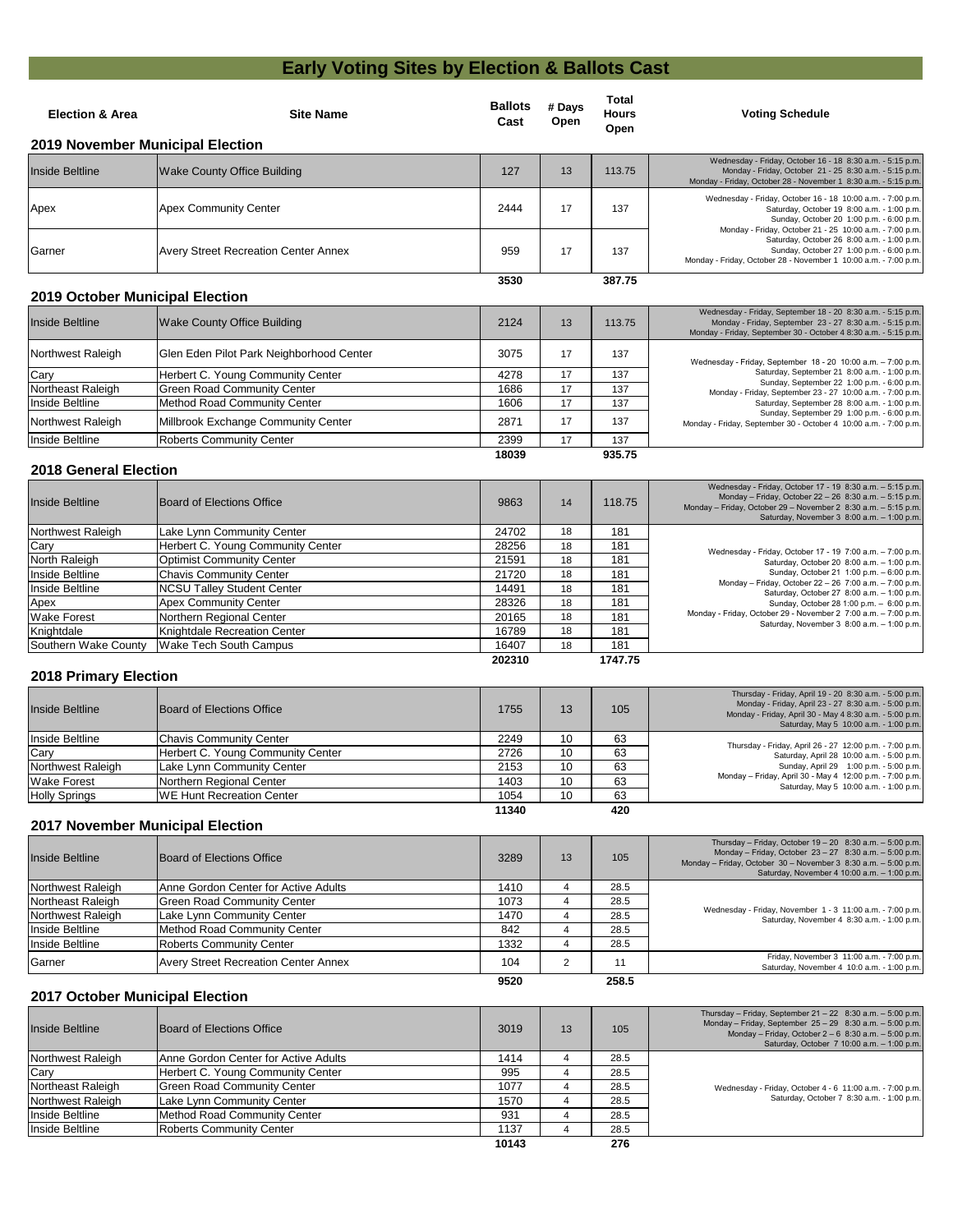# **Early Voting Sites by Election & Ballots Cast**

| <b>Election &amp; Area</b>         | <b>Site Name</b>                            | <b>Ballots</b><br>Cast                       | # Days<br>Open | <b>Total</b><br><b>Hours</b><br>Open | <b>Voting Schedule</b>                                                                                                                                                                                                                                                                                                                                                                                                 |
|------------------------------------|---------------------------------------------|----------------------------------------------|----------------|--------------------------------------|------------------------------------------------------------------------------------------------------------------------------------------------------------------------------------------------------------------------------------------------------------------------------------------------------------------------------------------------------------------------------------------------------------------------|
| <b>2016 General Election</b>       |                                             |                                              |                |                                      |                                                                                                                                                                                                                                                                                                                                                                                                                        |
| <b>Inside Beltline</b>             | <b>Board of Elections Office</b>            | 16543                                        | 17             | 123                                  | Thursday - Friday, October 20 - 21 8:30 a.m. - 5:00 p.m.<br>Saturday, October 22 8:30 a.m. - 1:00 p.m.<br>Sunday, October 23 1:00 p.m. - 5:00 p.m.<br>Monday - Friday, October 24 - 28 8:30 a.m. - 5:00 p.m.<br>Saturday, October 29 8:30 a.m. - 1:00 p.m.<br>Sunday, October 30 1:00 p.m. - 5:00 p.m.<br>Monday - Friday, October 31 - November 4 8:30 a.m. - 5:00 p.m.<br>Saturday, November 5 9:00 a.m. - 1:00 p.m. |
| Apex                               | <b>Apex Community Center</b>                | 29118                                        | 17             | 143                                  |                                                                                                                                                                                                                                                                                                                                                                                                                        |
| Garner                             | <b>Avery Street Recreation Center Annex</b> | 17407                                        | 17             | 143                                  | Thursday - Friday, October 20 - 21 9:00 a.m. - 7:00 p.m.                                                                                                                                                                                                                                                                                                                                                               |
| Inside Beltline                    | <b>Chavis Community Center</b>              | 24908                                        | 17             | 143                                  | Saturday, October 22 8:30 a.m. - 2:00 p.m.                                                                                                                                                                                                                                                                                                                                                                             |
| Zebulon                            | <b>Eastern Regional Center</b>              | 8431                                         | 17             | 143                                  | Sunday, October 23 1:00 p.m. - 5:00 p.m.<br>Monday - Friday, October 24 - 28 9:00 a.m. - 7:00 p.m.                                                                                                                                                                                                                                                                                                                     |
| Cary                               | <b>Herbert C Young Community Center</b>     | 32248                                        | 17             | 143                                  | Saturday, October 29 8:30 a.m. - 2:00 p.m.                                                                                                                                                                                                                                                                                                                                                                             |
| Northwest Raleigh                  | Lake Lynn Community Center                  | 28242                                        | 17             | 143                                  | Sunday, October 30 1:00 p.m. - 5:00 p.m.                                                                                                                                                                                                                                                                                                                                                                               |
| <b>Wake Forest</b>                 | Northern Regional Center                    | 17607                                        | 17             | 143                                  | Monday - Friday, October 31 - November 4 9:00 a.m. - 7:00 p.m.<br>Saturday, November 5 $9:00$ a.m. $-1:00$ p.m.                                                                                                                                                                                                                                                                                                        |
| <b>Holly Springs</b>               | <b>WE Hunt Recreation Center</b>            | 14786                                        | 17             | 143                                  |                                                                                                                                                                                                                                                                                                                                                                                                                        |
| North Raleigh                      | <b>Abbotts Creek Community Center</b>       | 13228                                        | 10             | 83.5                                 |                                                                                                                                                                                                                                                                                                                                                                                                                        |
| Fuquay-Varina                      | <b>Falcon Park Hut</b>                      | 9319                                         | 10             | 83.5                                 |                                                                                                                                                                                                                                                                                                                                                                                                                        |
| Morrisville                        | <b>First Baptist Church</b>                 | 11951                                        | 10             | 83.5                                 |                                                                                                                                                                                                                                                                                                                                                                                                                        |
| Northeast Raleigh                  | <b>Green Road Community Center</b>          | 13791                                        | 10             | 83.5                                 |                                                                                                                                                                                                                                                                                                                                                                                                                        |
| Knightdale                         | Knightdale Recreation Center                | 9016                                         | 10             | 83.5                                 | Thursday - Friday, October 27 - 28 9:00 a.m. - 7:00 p.m.<br>Saturday, October 29 8:30 a.m. - 2:00 p.m.                                                                                                                                                                                                                                                                                                                 |
| Inside Beltline                    | <b>NCSU Creative Services Building</b>      | 11679                                        | 10             | 83.5                                 | Sunday, October 30 1:00 p.m. - 5:00 p.m.                                                                                                                                                                                                                                                                                                                                                                               |
| Rolesville                         | <b>New Bethel Baptist Church</b>            | 8669                                         | 10             | 83.5                                 | Monday - Friday, October 31 - November 4 9:00 a.m. - 7:00 p.m.<br>Saturday, November 5 9:00 a.m. - 1:00 p.m.                                                                                                                                                                                                                                                                                                           |
| North Raleigh                      | <b>Optimist Community Center</b>            | 14827                                        | 10             | 83.5                                 |                                                                                                                                                                                                                                                                                                                                                                                                                        |
| Northwest Raleigh                  | <b>Triangle Christian Center</b>            | 6846                                         | 10             | 83.5                                 |                                                                                                                                                                                                                                                                                                                                                                                                                        |
| Southern Wake County               | <b>Wake Tech Main Campus</b>                | 8146                                         | 10             | 83.5                                 |                                                                                                                                                                                                                                                                                                                                                                                                                        |
| Wendell                            | <b>Wendell Community Center</b>             | 5610                                         | 10             | 83.5                                 |                                                                                                                                                                                                                                                                                                                                                                                                                        |
| <b>2016 June Primary Election</b>  |                                             | 302372                                       |                | 2185.5                               |                                                                                                                                                                                                                                                                                                                                                                                                                        |
| Inside Beltline                    | <b>Board of Elections Office</b>            | 2148                                         | $\overline{7}$ | 55                                   | Thursday - Friday, May 26 - 27 8:30 a.m. - 5:00 p.m.<br>Tuesday - Friday, May 31 - June 3 8:30 a.m. - 5:00 p.m.<br>Saturday, June 4 9:00 a.m. - 1:00 p.m.                                                                                                                                                                                                                                                              |
| Fuquay-Varina                      | <b>Falcon Park Hut</b>                      | 1049                                         | 4              | 31                                   | Wednesday - Friday, June 1 - 3 10:00 a.m. - 7:00 p.m.                                                                                                                                                                                                                                                                                                                                                                  |
| <b>Wake Forest</b>                 | Northern Regional Center                    | 1275                                         | 4              | 31                                   | Saturday, June 4 9:00 a.m. - 1:00 p.m.                                                                                                                                                                                                                                                                                                                                                                                 |
| <b>2016 March Primary Election</b> |                                             | 4472                                         |                | 117                                  |                                                                                                                                                                                                                                                                                                                                                                                                                        |
| <b>Inside Beltline</b>             | <b>Board of Elections Office</b>            | 5292                                         | 9              | 67                                   | Thursday - Friday, March 3 - 4 8:30 a.m. - 5:00 p.m.<br>Saturday, March 5 10:00 a.m. - 2:30 p.m.<br>Monday - Friday, March 7 - 11 8:30 a.m. - 5:00 p.m.<br>Saturday, March 12 10:00 a.m. - 1:00 p.m.                                                                                                                                                                                                                   |
| Wendell                            | <b>Wendell Community Center</b>             | 2942                                         | 10             | 67                                   |                                                                                                                                                                                                                                                                                                                                                                                                                        |
| Cary                               | Herbert C. Young Community Center           | 9239                                         | 10             | 67                                   |                                                                                                                                                                                                                                                                                                                                                                                                                        |
| Apex                               | <b>Apex Community Center</b>                | 6926                                         | 10             | 67                                   | Thursday - Friday, March $3 - 4$ 10:00 a.m. $-6:00$ p.m.<br>Saturday, March 5 10:00 a.m. - 2:00 p.m.                                                                                                                                                                                                                                                                                                                   |
| Inside Beltline                    | <b>Chavis Community Center</b>              | 7233                                         | 10             | 67                                   | Sunday, March 6 1:00 p.m. - 5:00 p.m.                                                                                                                                                                                                                                                                                                                                                                                  |
| <b>Wake Forest</b>                 | Northern Regional Center                    | 5885                                         | 10             | 67                                   | Monday - Friday, March 7 - 11 10:00 a.m. - 6:00 p.m.                                                                                                                                                                                                                                                                                                                                                                   |
|                                    | Felgen Derk Llut                            | $\overline{A}$ $\overline{A}$ $\overline{A}$ | $\overline{A}$ | $\sim$                               | Saturday, March 12 10:00 a.m. - 1:00 p.m.                                                                                                                                                                                                                                                                                                                                                                              |

| Inside Beltline    | Board of Elections Office                   | 5292  |    | 67  | Thursday - Friday, March $3 - 4$ 8:30 a.m. $- 5:00$ p.m.<br>Saturday, March 5 10:00 a.m. - 2:30 p.m.<br>Monday – Friday, March $7 - 11$ 8:30 a.m. – 5:00 p.m.<br>Saturday, March 12 10:00 a.m. - 1:00 p.m.                                                                    |
|--------------------|---------------------------------------------|-------|----|-----|-------------------------------------------------------------------------------------------------------------------------------------------------------------------------------------------------------------------------------------------------------------------------------|
| Wendell            | Wendell Community Center                    | 2942  | 10 | 67  |                                                                                                                                                                                                                                                                               |
| Cary               | Herbert C. Young Community Center           | 9239  | 10 | 67  | Thursday - Friday, March $3 - 4$ 10:00 a.m. $- 6:00$ p.m.<br>Saturday, March 5 10:00 a.m. - 2:00 p.m.<br>Sunday, March $6 \quad 1.00 \text{ p.m.} - 5.00 \text{ p.m.}$<br>Monday – Friday, March $7 - 11$ 10:00 a.m. – 6:00 p.m.<br>Saturday, March 12 10:00 a.m. - 1:00 p.m. |
| Apex               | <b>Apex Community Center</b>                | 6926  | 10 | 67  |                                                                                                                                                                                                                                                                               |
| Inside Beltline    | <b>Chavis Community Center</b>              | 7233  | 10 | 67  |                                                                                                                                                                                                                                                                               |
| <b>Wake Forest</b> | Northern Regional Center                    | 5885  | 10 | 67  |                                                                                                                                                                                                                                                                               |
| Fuquay-Varina      | Falcon Park Hut                             | 4171  | 10 | 67  |                                                                                                                                                                                                                                                                               |
| Northwest Raleigh  | Lake Lynn Community Center                  | 10184 | 10 | 67  |                                                                                                                                                                                                                                                                               |
| Garner             | <b>Avery Street Recreation Center Annex</b> | 3722  | 10 | 67  |                                                                                                                                                                                                                                                                               |
|                    |                                             | 55594 |    | 603 |                                                                                                                                                                                                                                                                               |

| <b>Inside Beltline</b> | Board of Elections Office                   | 276 | 63.5 | Thursday - Friday, October 22 - 23 8:30 a.m. - 5:00 p.m.<br>Monday – Friday, October $26 - 30$ 8:30 a.m. – 5:00 p.m.<br>Saturday, October 31 10:00 a.m. - 1:00 p.m. |
|------------------------|---------------------------------------------|-----|------|---------------------------------------------------------------------------------------------------------------------------------------------------------------------|
| Cary                   | Herbert C. Young Community Center           | 456 | 27   | Wednesday-Friday, October 28-30 11:00 a.m. - 7:00 p.m.<br>Saturday, October 31 10:00 a.m. - 1:00 p.m.                                                               |
| Garner                 | <b>Avery Street Recreation Center Annex</b> | 64  | 45.5 | Monday - Friday, October 26 - 30 8:30 a.m. - 5:00 p.m.<br>Saturday, October 31 10:00 $a.m. - 1:00$ p.m.                                                             |

#### **796 136**

| <b>Inside Beltline</b> | Board of Elections Office         | 2372 | 63.5 | Thursday - Friday, September 24 - 25 $8:30$ a.m. $-5:00$ p.m.<br>Monday – Friday, September $28$ – October 2 $8:30$ a.m. – 5:00 p.m.<br>Saturday, October 3 10:00 a.m. - 1:00 p.m. |
|------------------------|-----------------------------------|------|------|------------------------------------------------------------------------------------------------------------------------------------------------------------------------------------|
| Cary                   | Herbert C. Young Community Center | 675  | 27   | Wednesday-Friday, September 30-October 2 11:00 a.m. - 7:00 p.m.<br>Saturday, October 3 10:00 a.m. - 1:00 p.m.                                                                      |
|                        |                                   | 3047 | 90.5 |                                                                                                                                                                                    |

#### **2015 October Municipal Election**

## **2015 November Municipal Election**